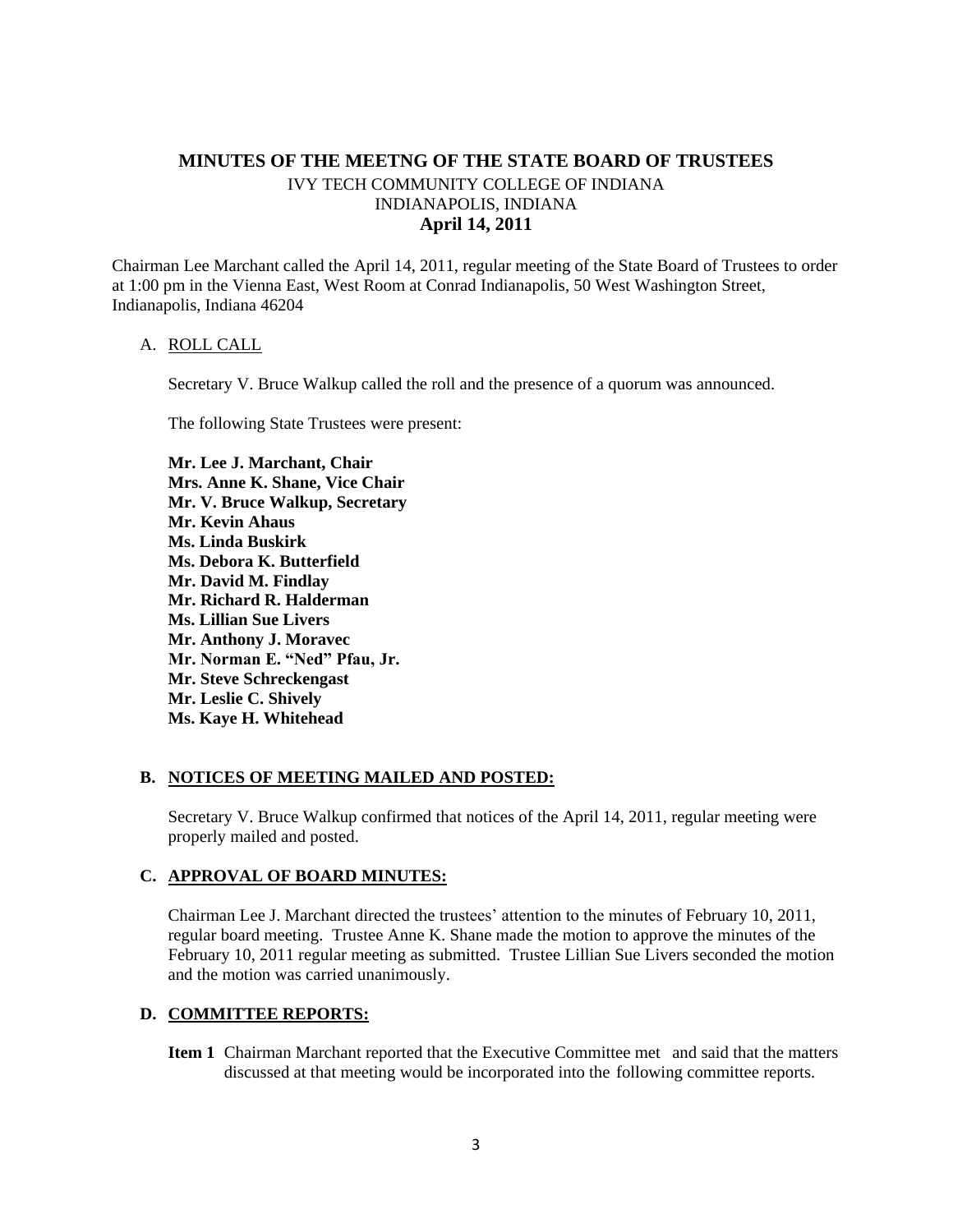**Item 2** Chairman Marchant called upon Trustee Norman "Ned" E. Pfau, Jr. for a report from **Budget and Finance Committee.** Trustee Pfau reported there were four action items for the board to consider. Trustees Pfau moved approval of:

# **Resolution Number 2011-13 Approval Of College 2011-12 Employee Health And Dental Insurance Programs**

Trustee Richard Halderman seconded the motion, and the motion carried unanimously.

# **Resolution Number 2011-14 Approval Of College 2011-12 Property & Casualty Insurance Programs**

Trustee Kaye H. Whitehead seconded the motion, and the motion carried unanimously.

### **Resolution 2011-15 Approval Of Contract Extension For Statewide Marketing/Advertising Services**

Trustee Kevin Ahaus seconded the motion, and the motion carried unanimously.

### **Resolution Number 2011-16 Approval Of A Volume Purchase Agreement With Dell Marketing, L.P**

Trustee Kevin Ahaus seconded the motion, and the motion carried unanimously.

**Item 3** Chairman Marchant called upon Trustee Linda Buskirk for the **Planning and Education Committee Report.** Trustee Buskirk moved for approval of:

### **Resolution Number 2011-17, New Program**

Trustee Anne Shane seconded the motion, and the motion carried unanimously.

Trustee Buskirk reported that the planning and education committee also received reports on student success, and organization changes in student life.

**Item 4** Chairman Marchant called upon Trustee Kaye H. Whitehead to give the **Building, Grounds and Capital Committee Report.** Trustee Whitehead moved for approval of:

### **Resolution Number 2011-18 Approval To Receive 5.950 Acres Of Improved Land At 7751 South US Highway 41 In Terre Haute By Transfer, Region 7/Wabash Valley**

Trustee V. Bruce Walkup seconded the motion, and the motion carried unanimously.

### **Resolution Number 2011-19 Approval To Proceed With Joint Planning And Eventual Construction Of A New Building In Gary In Partnership With Indiana University, Region 1/Northwest**

Trustee Debora Butterfield seconded the motion, and the motion carried unanimously.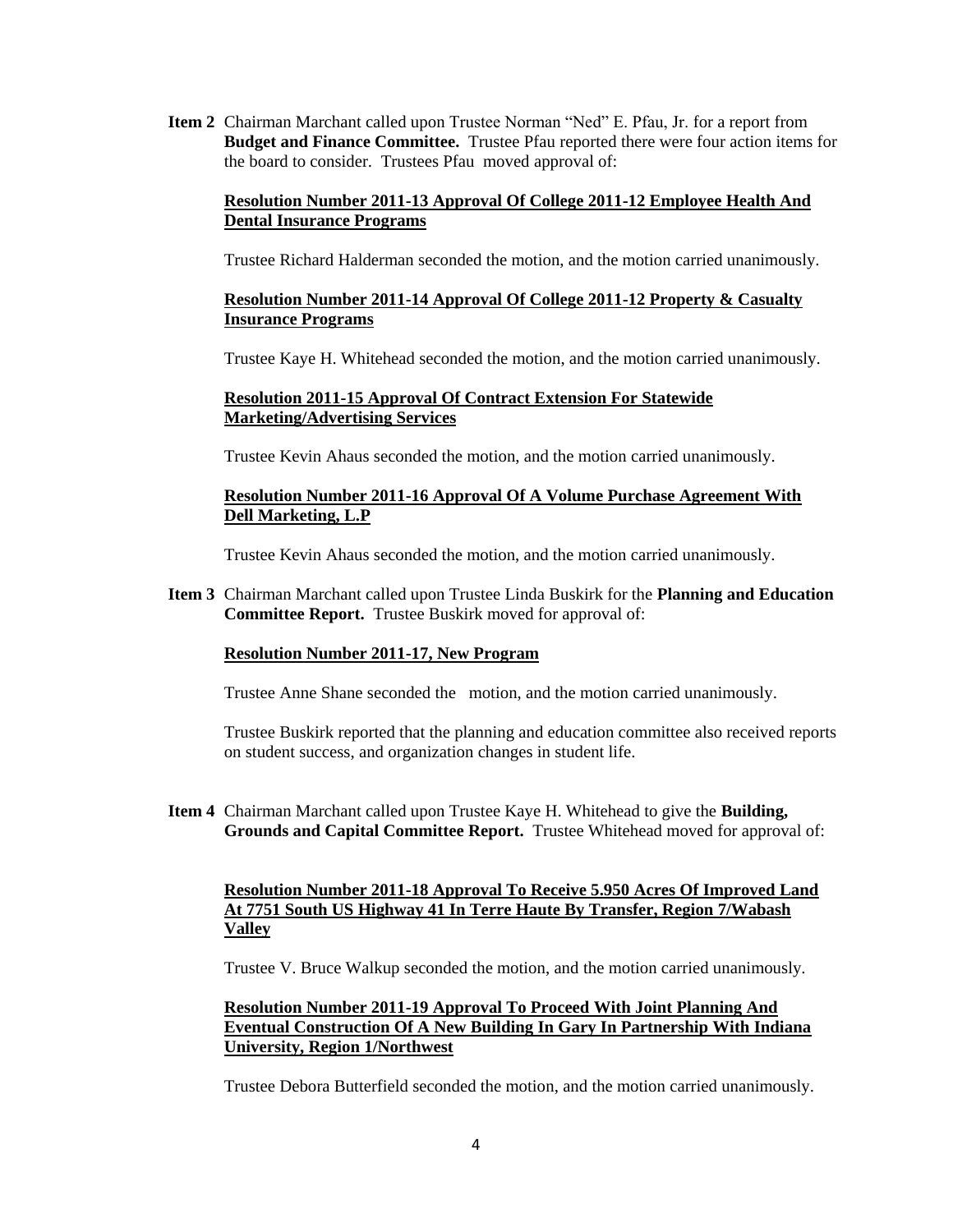#### **Resolution Number 2011-20 Approval Of A First Avenue Plaza Renovation Contract In Evansville, Region 12/Southwest**

Trustee Les Shively seconded the motion, and the motion carried unanimously.

- **Item 5** Chairman Marchant called upon Trustee David M. Findlay for the **Audit Committee Report.** Trustee Findlay reported that the Audit Committee had no action items for the board to consider. The committee did review process year to date State Board of Accounts and the internal audit updated software.
- **Item 6** Chairman Marchant called upon Trustee Steve Schreckengast for the Workforce and **Economic Development Committee Report.** Trustee Schreckengast reported that there were no action items for the board to consider**.** The committee heard reports on the status of grant submissions.

#### E. **TREASURER'S REPORT:**

Chairman Marchant called on Bob Holmes, Vice President for Finance and Treasurer, for the Treasurer's Report. Treasurer Holmes reported that the college has now completed the threequarters mark of the 2010-11 fiscal year. This has been an improving year economically for both the State of Indiana and the country as a whole. Ivy Tech is also having another strong year financially. While enrollment growth has slowed, especially this spring, this will be another year of record breaking FTE enrollment - the  $14<sup>th</sup>$  consecutive year that we've set a new record for FTE enrollment. Revenues have continued to grow consistent with this increase in enrollment. Total revenue has grown by \$26.9M over last year. Student fee revenue leads the way and is up \$19.8M compared to the same date one year ago. This growth is particularly important as we prepare to undertake the financing of two projects just approved by the State Budget Committee - \$4.8M for renovation of the recently donated Ball Headquarters in Muncie and \$6.7M for the connector and completion of additional space in the Saint Vincent's building here in Indianapolis. State appropriations have increased by \$7.5M – about \$6.3M of that is related to increases in debt service reimbursements. In February's meeting, it was reported that the College was awaiting a \$6.8M debt service payment from the State. That payment has since arrived and we're on schedule now with all state appropriations – both operating and capital. Investment income continues to run slightly ahead of last year – a result of larger investable balances. The College's investment pool is running about \$40M above last year. This investment margin will likely narrow somewhat by the end of the fiscal year when we make the next round of principal and interest payments on our outstanding bonds. Finally, the decrease in Miscellaneous Revenue compared to last year continues to narrow as the year progresses. What was a million dollar difference in December is now down to \$400,000.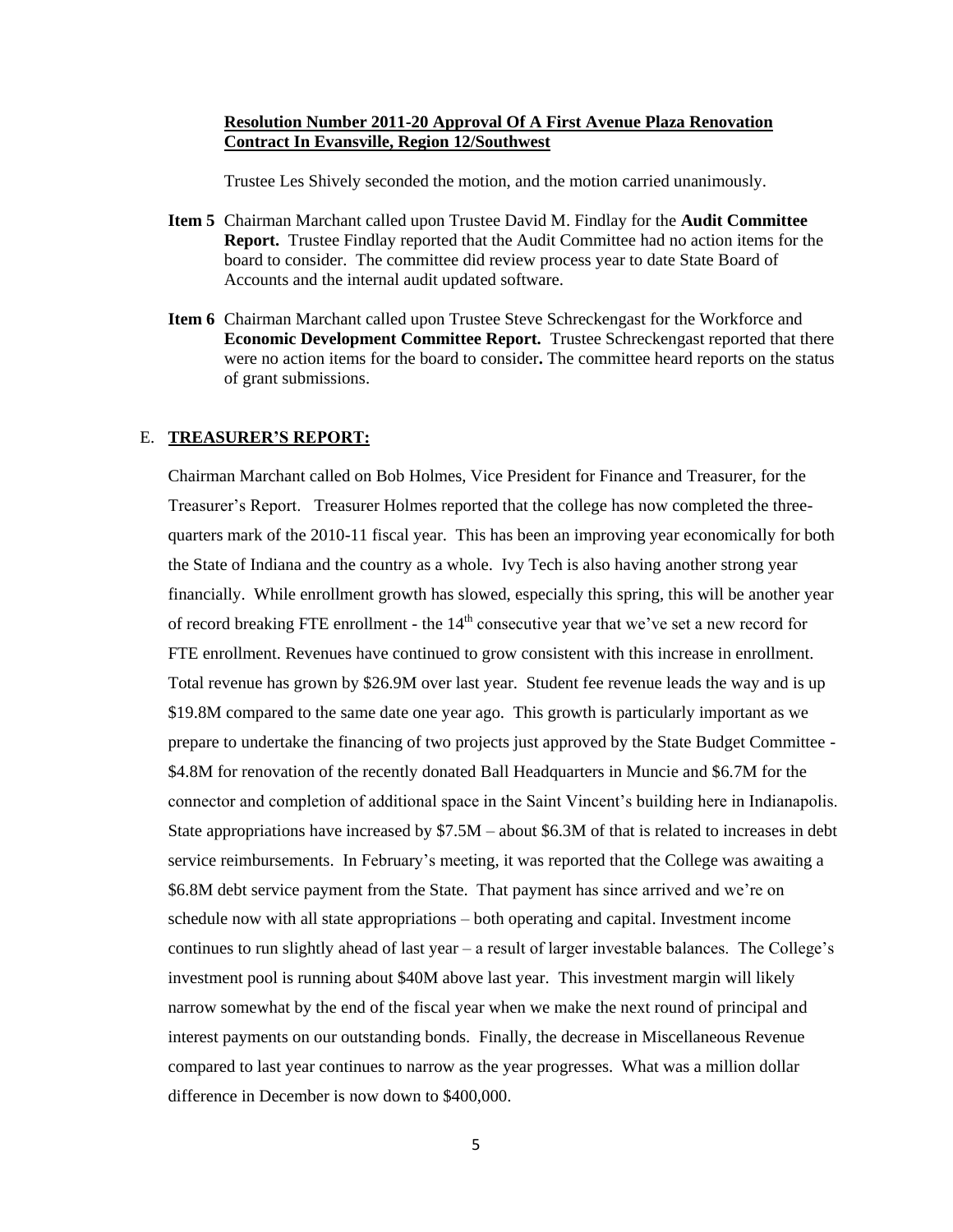On the expenditure side, total expenses are up \$29.7M – predominantly impacted by a \$20M increase in compensation. Full-time faculty costs have grown 13% over last year, as the College added 130 new faculty positions in 2010-11. Increases in supplies and equipment and utilities added \$5.6M to the overall increase. Much of this cost is related to opening new academic facilities in Elkhart, Muncie, Avon, Sellersburg, and Bloomington. The remainder of the increase is related to transfers out for debt service, parking, student activity, and payments to offset our liabilities for sick leave, vacation, and retiree insurance. In comparing the revenue and expenditure trends with last year, we're running only \$2.8M below last year's pace when we increased unrestricted net assets by about \$60M each.

Trustees moved for approval on the Treasurer's report. The motion was seconded by Trustee Findlay and was unanimously passed.

### F. **STATE OF THE COLLEGE**

Chairman Marchant called on President Thomas J. Snyder for the President's Report.

President Thomas J. Snyder introduced Bill Morris, Vice President for Administration, to provide a brief update on Faculty and Staff Survey Results.

President Snyder then introduced Jeff Fanter, Vice President for Marketing and Communications

President Snyder walked the State Board of Trustees through a few slides on Complete College America.

### G. **OLD BUSINESS**

Chairman Marchant called for old business, and there was none.

#### H. **NEW BUSINESS**

Trustee Marchant called for new business.

Trustee Anthony Moravec presented **Resolution Number 2011-21,** explaining that one Columbus Trustee position is vacant. The Regional Board Nominating Committee has recommended that Mark R. Gerstle, representing Manufacturing be appointed to the Columbus Regional Board of Trustees. Trustee Buskirk moved to approve **Resolution Number 2011-21, Appointment of Regional Trustee-Columbus Region**. Trustee Schrekengast seconded the motion. Chairman Marchant called for further discussion, and there was none. The motion carried unanimously.

Trustee Richard R. Halderman presented Resolution **Number 2011-22,** explaining that two Kokomo Trustee positions are vacant. The Regional Board Nominating Committee has